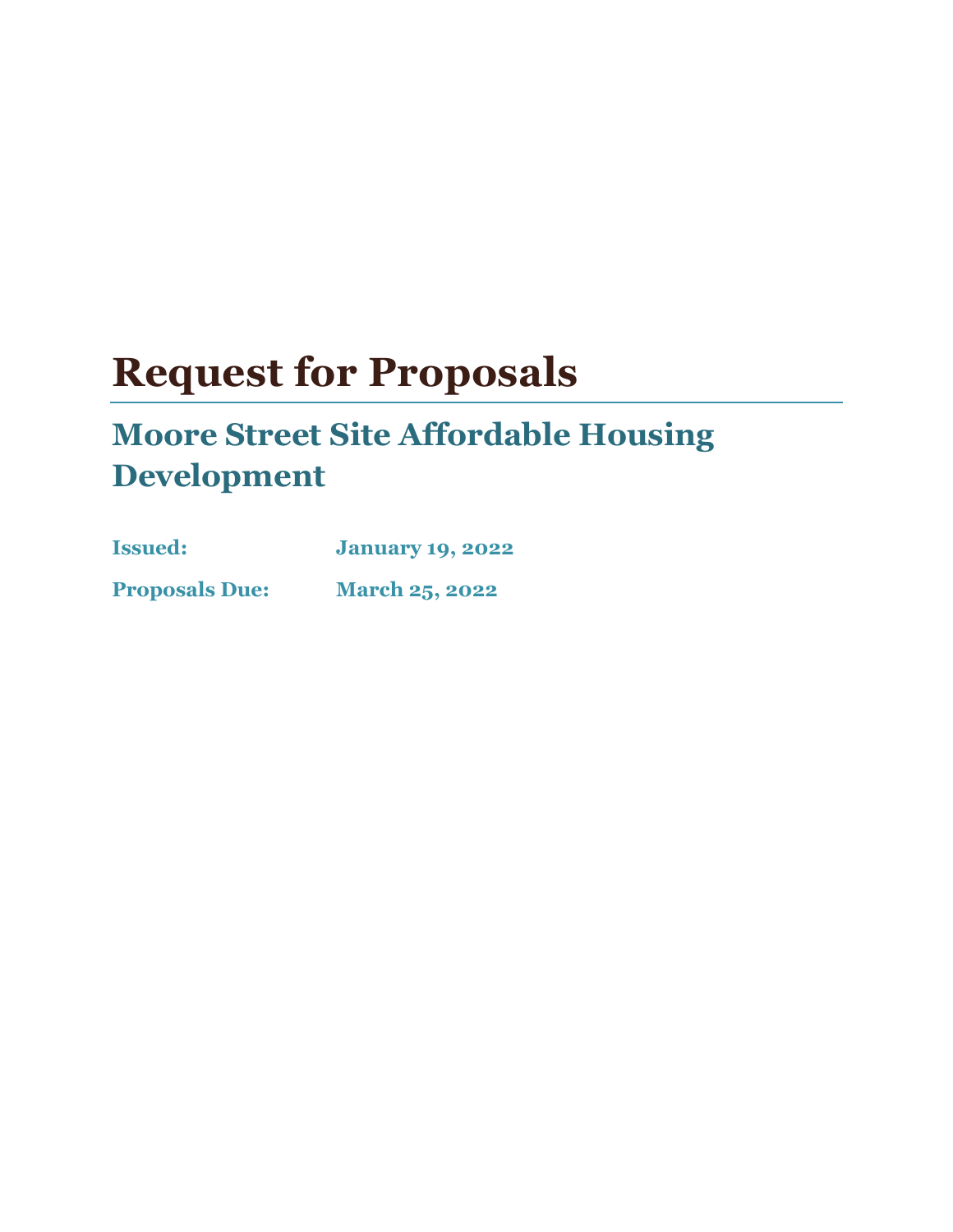

#### **MOORE STREET SITE AFFORDABLE HOUSING DEVELOPMENT**

# **REQUEST FOR PROPOSALS (RFP)**

The Boise City Housing Authority is inviting housing developers to submit proposals for development services for affordable housing multifamily housing units at 3119 W. Moore Street, Boise, Idaho 83702, to serve low to moderate income families.

#### **BACKGROUND**

#### **Who We Are:**

The Boise City Housing and Ada County Housing Authorities are quasi-public entities who have a mission to provide individuals and families with a foundation of stability and resiliency in a vibrant living environment. Through an array of programs and services, we provide affordable housing-related assistance to over 2,600 individuals and families every month, serving people with low and moderate incomes throughout our city and county.

#### **The Site:**

The Boise City Housing Authority (Housing Authority) is inviting housing developers to submit qualifications for the development of certain real property it owns on W. Moore Street between N 32nd Street and N 31st Street in the City of Boise, Idaho (Moore Street site). The Moore Street site consists of 4 contiguous parcels:

- 3099 W. Moore Street (Parcel No. R1756000093)
- 3101 W. Moore Street (Parcel No. R1756000081)
- 3113 W. Moore Street (Parcel No. R1756000067)
- 3119 W. Moore Street (Parcel No. R1756000045)

The site is approximately 2.97 acres of vacant land currently zoned R-2 Medium Density Residential. It has an irrigation ditch that flows through the center of the site which serves the adjacent neighborhood. In addition, there is an existing power line that also is located through the center of the site that will need to be re-located. There are existing soils conditions that will need to be addressed during the development phase.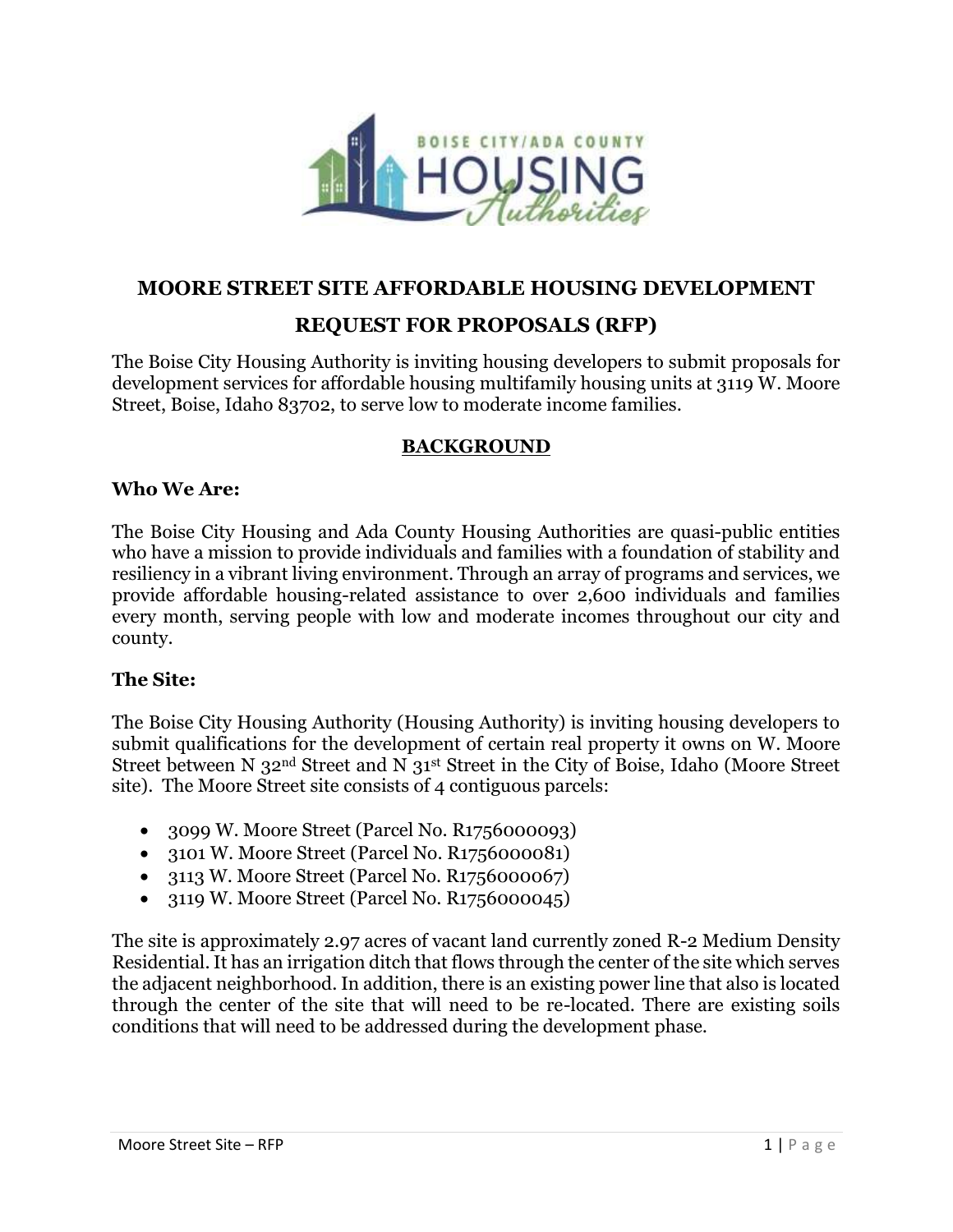#### **History of the Site**:

In 2017 and 2018, the Housing Authority, through a non-profit affiliate, submitted two separate unsuccessful applications to the Idaho Housing and Finance Association for competitive 9% Low-Income Housing Tax Credits (LIHTC) to develop the Moore Street site. The site is located in the 3oth Street Urban Renewal District as designated by the Capital City Development Corporation (CCDC) and may qualify for funding. The Housing Authority has owned the site for over 20 years and has invested considerable funds in a variety of pre-development expenses.

#### **INTENT OF REQUEST FOR PROPOSALS**

It is the intent of this RFP to describe the requirements being sought in sufficient detail as to select a development partner. Proposers not in compliance with the specifications set forth herein will be deemed non-responsive.

## **I. INSTRUCTIONS TO PROPOSERS**

#### **(1) General Instructions:**

A. Interested parties may obtain the Request for Proposals—Moore Street Site Affordable Housing Development package from the Housing Authority website at [https://bcacha.org.](https://bcacha.org/)

B. Written proposals must be received by the Housing Authority via email addressed to Ben Duke, Boise City/Ada County Housing Authorities, at [bduke@bcacha.org](mailto:bduke@bcacha.org) by **5:00 p.m., local time, on March 25, 2022**. Proposals should be sent as an attachment to the email, with "RFP – Moore Street Site Affordable Housing Development" referenced in the email subject line. Please be advised that the attachment size limit for emails sent to the Housing Authority is 50 MB. **Proposals will not be accepted if submitted by hard copy, mail or facsimile. Proposals received after the due date and time will be deemed non-responsive and will not be considered.** Proposals timely received in compliance with this RFP will be compiled by the Housing Authority and reviewed by the Evaluation Committee as set forth below.

C. Proposals received in compliance with the RFP instructions will be publicly opened and the names of participating proposers read aloud on **March 28, 2022, on or about 10:00 a.m., local time**, in the front lobby of the Boise City/Ada County Housing Authorities Office, 1001 S. Orchard Street, Boise, Idaho 83705.

D. The Housing Authority expressly reserves the right to reject any or all proposals or to accept the proposal judged by it as most satisfactory for its requirements. The Housing Authority reserves the right, in its sole discretion, to waive any technical defect or informality in a proposal when such defect or informality is deemed immaterial and when in the best interest of the Housing Authority.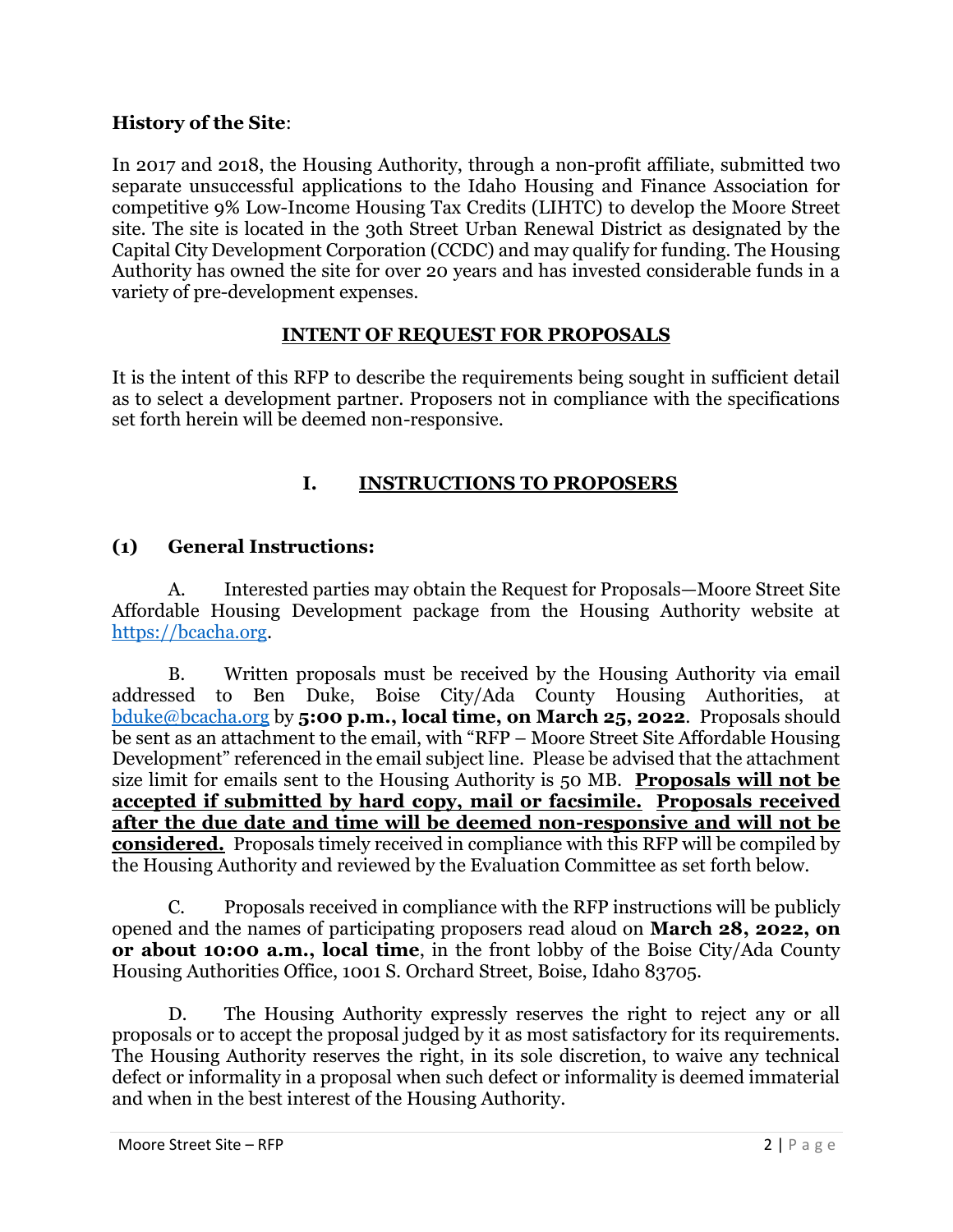E. Proposers shall carefully examine the RFP materials and provide all required information as set forth in the Proposal Content & Evaluation Criteria section set forth below. Failure to read the RFP and these instructions will be at the proposer's own risk.

F. All costs related to the preparation of a proposal and any related activities are the sole responsibility of the proposer. The Housing Authority assumes no liability for any costs incurred by proposers throughout the entire selection process.

## **(2) Objections to Instructions, Questions, and Requests for Clarification:**

A. Neither the Housing Authority nor any Housing Authority representative will give verbal answers to any inquiries regarding this RFP or provide verbal instructions prior to the submission of proposals. Any verbal statements regarding same by any person, prior to the submission of proposals, shall be unauthoritative and will not be binding on the Housing Authority.

B. Written objections to the specifications or procedures in this RFP must be received by the Housing Authority, via email to Ben Duke at bduke@bcacha.org, at least three (3) business days prior to the date and time proposals are due. Each objection must state the exact nature of the protest, describing the location of the protested portion or clause in the RFP and explaining why the provisions should be struck, added or otherwise altered, and contain suggested corrections. The Housing Authority may modify the RFP or reject all requests and any changes will be made by written addendum.

C. Any explanation or clarification of this RFP, or requests for exceptions to same, must be requested of the Housing Authority in writing. If explanations or exceptions to the requirements are deemed necessary, a reply will be made in the form of an addendum to this RFP, a copy of which will be made available on the Housing Authority website at [https://bcacha.org.](https://bcacha.org/) All questions and requests must be submitted to the Housing Authority, via email addressed to Ben Duke, Boise City/Ada County Housing Authorities, at [bduke@bcacha.org](mailto:bduke@bcacha.org) by **5:00 p.m., local time, on March 10, 2022**. Questions or requests in any other form may be ignored. An addendum, if necessary, will be issued **no later than March 17, 2022**. However, the Housing Authority may issue additional addenda from time to time, as needed.

D. All addenda issued to proposers, prior to the submission due date, shall become a part of this RFP, and proposals are to include the information described in all addenda issued, as necessary. The Housing Authority reserves the right, at its sole discretion, to amend or modify this RFP at any time during the procurement process, prior to the date and time proposals are due. All amendments and modifications to the RFP will be posted on the Housing Authority's website at [https://bcacha.org](https://bcacha.org/) in the form of an addendum. It is the responsibility of the proposer to check the Housing Authority's website to ensure it has addressed the information in any addenda as part of its proposal. Failure to do so may result in a proposal being incomplete or deemed non-responsive.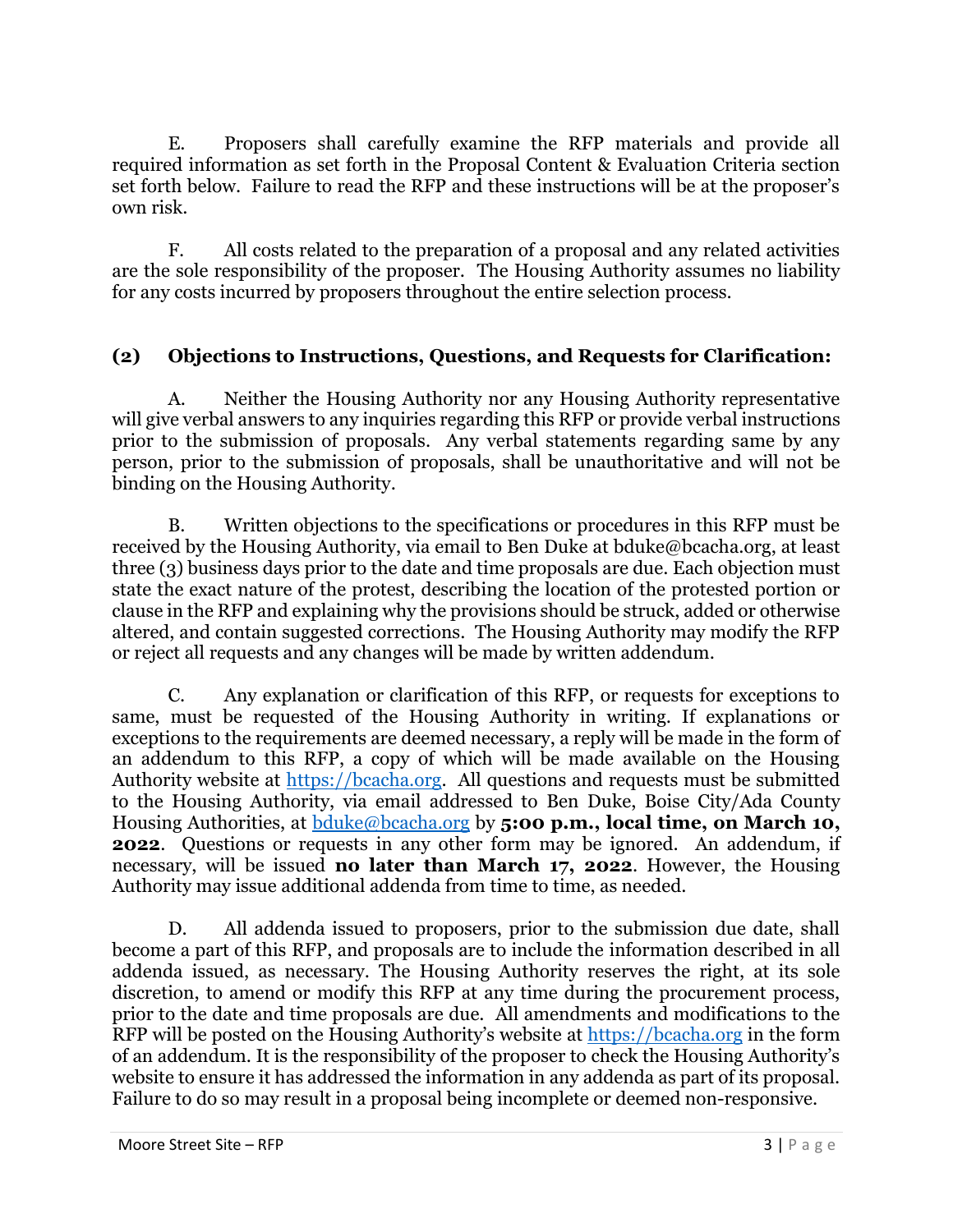# **(3) Qualification of Proposers:**

A. Equal Opportunity. The Housing Authority will make every effort to ensure that all proposers are treated fairly and equally throughout the entire solicitation, review and selection process. The Housing Authority does not discriminate on the basis of race, color, sex, sexual orientation, gender identity/expression, national origin, religion, familial status, disability, age, or any other applicable legally protected status.

B. Conflicts of Interest. By submitting a proposal, each proposer represents and affirms that, to the best of its knowledge, it has no interest (whether familial, business or financial) and shall acquire no interest, either direct or indirect, which would conflict in any manner with the performance of services required under this RFP. Proposer shall promptly notify the Housing Authority in writing of any potential conflicts of interest for any prospective business association, interest, or other circumstance which may influence or appear to influence the proposer's judgment or quality of services being provided. Such written notification shall identify the prospective business association, interest or circumstance creating the potential conflict. The Housing Authority, in its sole discretion, may determine whether any potential conflict of interest rises to the level sufficient to disqualify a proposer. The selected proposer shall not hire any officer or employee of the Housing Authority to perform any service covered by this RFP.

C. No proposal shall be accepted from, or contract awarded to, any person, firm or entity that is in arrears to the Housing Authority upon a debt or contract or that is in default, as surety or otherwise, upon any obligation to the Housing Authority.

D. Proposers shall be responsible for complying with all applicable provisions of federal and state law as they relate to provision of the services described herein. Proposers, prior to execution of a contract, shall be licensed to do business in the State of Idaho. If unsure whether your company is licensed in Idaho, please refer to the Idaho Secretary of State.

# **(4) Confidentiality:**

A. **Data contained in the proposal and all documentation provided therein becomes the property of the Housing Authority, and the data becomes public information upon opening of the proposal.** If a proposer wishes to have any confidential or proprietary information withheld from the public, such information must fall within the definition of "trade secret" contained within the Idaho Public Records Act (IPRA). **All information the proposer wishes the Housing Authority to withhold must be clearly marked "trade secret" on each page. All documents not marked as "trade secret" are subject to release in compliance with the IPRA, without further notice to proposer.**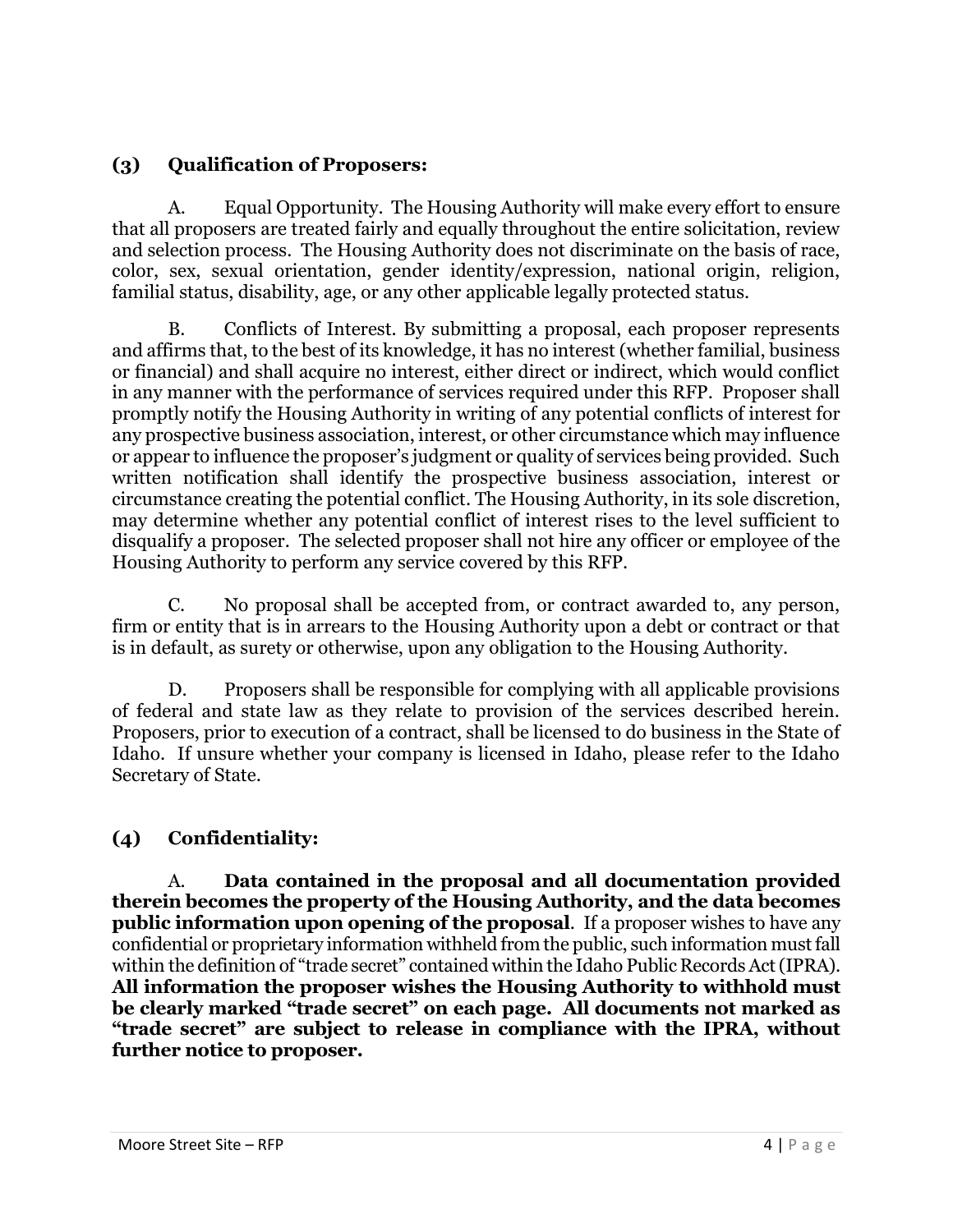B. The Housing Authority reserves the right to determine independently whether or not documents marked as "trade secret" qualify as such pursuant to the IPRA. The Housing Authority will make reasonable efforts to protect any information marked "trade secret" by a proposer, to the extent permitted by the IPRA. If the Housing Authority withholds "trade secret" information from a person requesting same under the IPRA, by submitting a proposal, the proposer agrees to indemnify the Housing Authority for any attorney's fees and costs associated with the defense of the decision to withhold the "trade secret" information, should the decision be legally challenged. Further, the proposer will be named in any legal challenge as a party, pursuant to Idaho Code § 74-115, and will have legal standing to oppose the request for disclosure. By submitting a proposal, the proposer further agrees to hold the Housing Authority harmless from any and all liability and resulting damages that may arise from releasing those portions of the proposal not marked "trade secret" information.

# **(5) Review and Award Process:**

A. After the proposals are received, opened and compiled, all timely proposals will be evaluated by an Evaluation Committee (Committee). The Committee will be comprised of representatives from the Housing Authority staff and Board as well as any invited subject matter experts.

B. The Committee will review all written proposals. The evaluation process may also involve interviews/presentations of the top one to three proposals, at the discretion of the Committee. Following the evaluation process, the Committee will rank the proposals using the evaluation criteria listed in this RFP. A ranked list of proposals and a written recommendation will be provided to the Housing Authority Board and will be posted on the Housing Authority's website at [https://bcacha.org.](https://bcacha.org/) The ranked list and recommendation will be included as part of the Board Packet for the meeting in which the Housing Authority Board of Commissioners is scheduled to consider the proposals.

C. The Housing Authority Board will consider the proposals for potential award on **May 11, 2022, at or about 4:00 p.m., local time**. The highest ranked proposer may be asked to make a presentation to the Board as part of this process.

D. The selected proposer will be required to enter into written memoranda of understanding, agreements, and/or other instruments with the Housing Authority, as needed, to carry out the terms of the awarded proposal.

# **II. PROPOSAL CONTENT & EVALUATION CRITERIA**

# **(1) Goals and Desired Outcomes:**

A. *Maximize Density.* The Housing Authority is interested in maximizing density on the Moore Street site. The site is currently zoned R-2 (Medium Density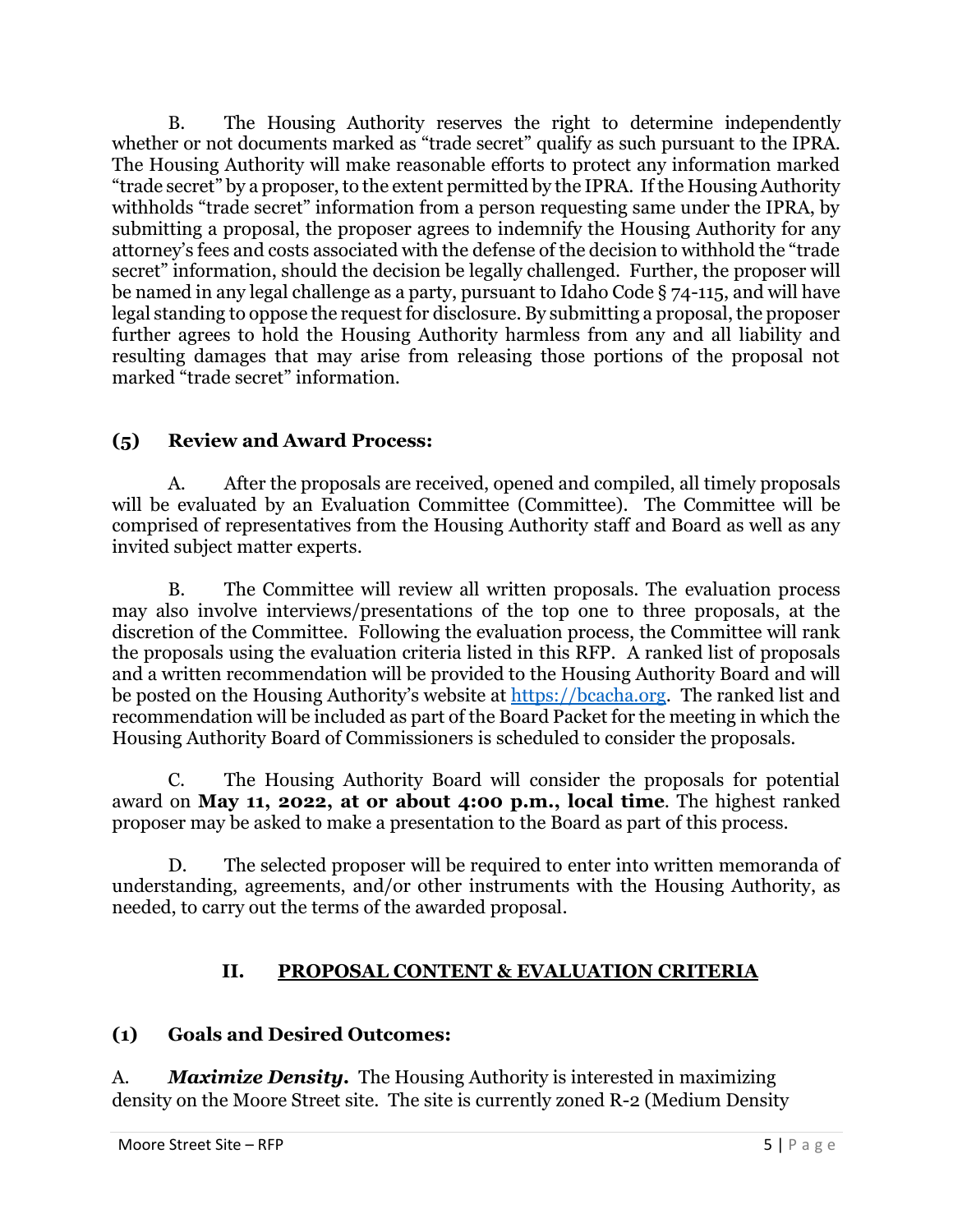Residential). A summary of current entitlements on the site is provided as an exhibit to this RFP, and the current conditional use permit and accompanying documents can be found at:

[https://permits.cityofboise.org/CitizenAccess/Cap/CapDetail.aspx?Module=Planning&](https://permits.cityofboise.org/CitizenAccess/Cap/CapDetail.aspx?Module=Planning&capID1=16HTY&capID2=00000&capID3=0KG9R&agencyCode=BOISE) [capID1=16HTY&capID2=00000&capID3=0KG9R&agencyCode=BOISE](https://permits.cityofboise.org/CitizenAccess/Cap/CapDetail.aspx?Module=Planning&capID1=16HTY&capID2=00000&capID3=0KG9R&agencyCode=BOISE) 

[https://permits.cityofboise.org/CitizenAccess/Cap/CapDetail.aspx?Module=Planning&](https://permits.cityofboise.org/CitizenAccess/Cap/CapDetail.aspx?Module=Planning&TabName=Planning&capID1=17HTY&capID2=00000&capID3=03MLM&agencyCode=BOISE) [TabName=Planning&capID1=17HTY&capID2=00000&capID3=03MLM&agencyCode=](https://permits.cityofboise.org/CitizenAccess/Cap/CapDetail.aspx?Module=Planning&TabName=Planning&capID1=17HTY&capID2=00000&capID3=03MLM&agencyCode=BOISE) [BOISE.](https://permits.cityofboise.org/CitizenAccess/Cap/CapDetail.aspx?Module=Planning&TabName=Planning&capID1=17HTY&capID2=00000&capID3=03MLM&agencyCode=BOISE) 

However, the Housing Authority has considered, and may have interest in, pursuing a rezone to R-3 (Multi-Family Residential) to maximize density on the site if it makes sense for the project. Additional research would be needed before attempting a re-zone including assessment of whether sufficient political will exists to support such an approach. Accordingly, current zoning and entitlements **may or may not** be utilized in a successful proposal.

B. *Housing for Working Families.* Create multi-family rental housing for working families (not seniors, special needs or supportive housing).

C. *Affordable.* Focus on affordable housing for families at or below 80% average median income (AMI), with up to 15% of market rate rental units preferred to create a mixed income community. The desired goal is to average 60% to 80% AMI.

D. *Long-Term.* Create and maintain long-lasting affordable rental housing on the site, which meets or exceeds a term of affordability of 40 years, with a preference for maximizing the length of such term.

E. *Partnership.* Develop a strong public-private partnership between the development partner and the Housing Authority, and possibly other public agencies.

F. *Additional Funding.* Minimize need for Housing Authority funding through leverage of outside funding (or land value) to attain other sources of project funding.

G. *Sustainability.* Utilize energy efficient and sustainable building principles throughout the development.

**Community.** Creating a community asset by including community spaces that offer value to the residents and the neighborhood.

# **(2) Proposal Content:**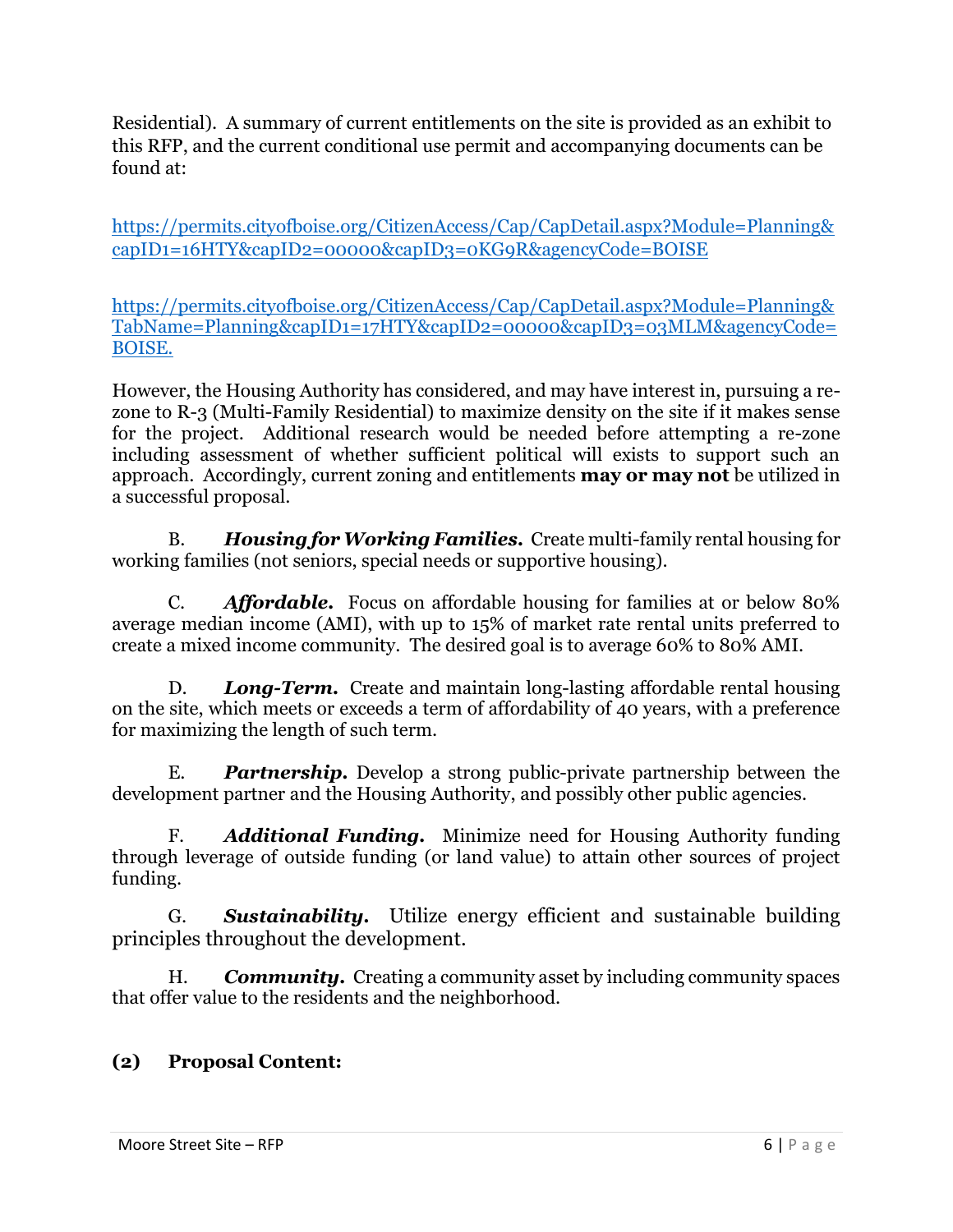Proposals submitted in response to this RFP must address the following areas, at a minimum:

A. *Letter of Introduction.* Provide a letter of introduction. Briefly introduce your organization, provide the location of the office that will be responsible for the work in this project, and identify the contact person in your organization for correspondence with the Housing Authority. Also, include email and telephone numbers for the contact person. Provide the name of the person legally authorized to contract for your organization.

B. *Developer/Project Team.* Identify the lead developer, partners, architect, consultants, and any others that are part of the project team, including a brief description of and location for each firm/organization. Describe the roles and responsibilities of each team member and include a résumé for each, as well as 3 professional references.

C. *Experience.* Describe the experience of the lead developer, partners, architect, and consultants in completing similar types of affordable, multi-family development. Please provide 3-5 examples. Examples should include images, location, development program, breakdown of residential affordability mix, members of the development team, total development cost, financing structure, project schedule, role of the public sector, information on challenges faced and solutions achieved, and a local reference. Please also describe the lead developer's experience in financing mixed-use, affordable or mixed income housing, including by securing grants and public funding sources.

D. *Development Specifics.* Provide a development summary narrative with the following:

- 1. Vision and objectives of the development;
- 2. Number of units and unit mix;
- 3. Project amenities and description of the demographic served;
- 4. Proposed services, if any, offered to residents or broader community;
- 5. How the design and building program will be integrated with the neighborhood;
- 6. Timeline of project delivery, which must include the following estimated milestones at a minimum (more detail is welcome):
	- i. Land Use Entitlement Approval
	- ii. Construction Start
	- iii. Construction Finish
	- iv. Lease Up
	- v. Permanent Loan Conversion

\*Please do not provide any architectural renderings as part of your initial proposal. If the Evaluation Committee decides to request interviews/presentations of the top proposers (as contemplated by Section II.(3)B of this RFP) and you are selected for such interviews, you will be asked to provide project renderings in advance of the interview process.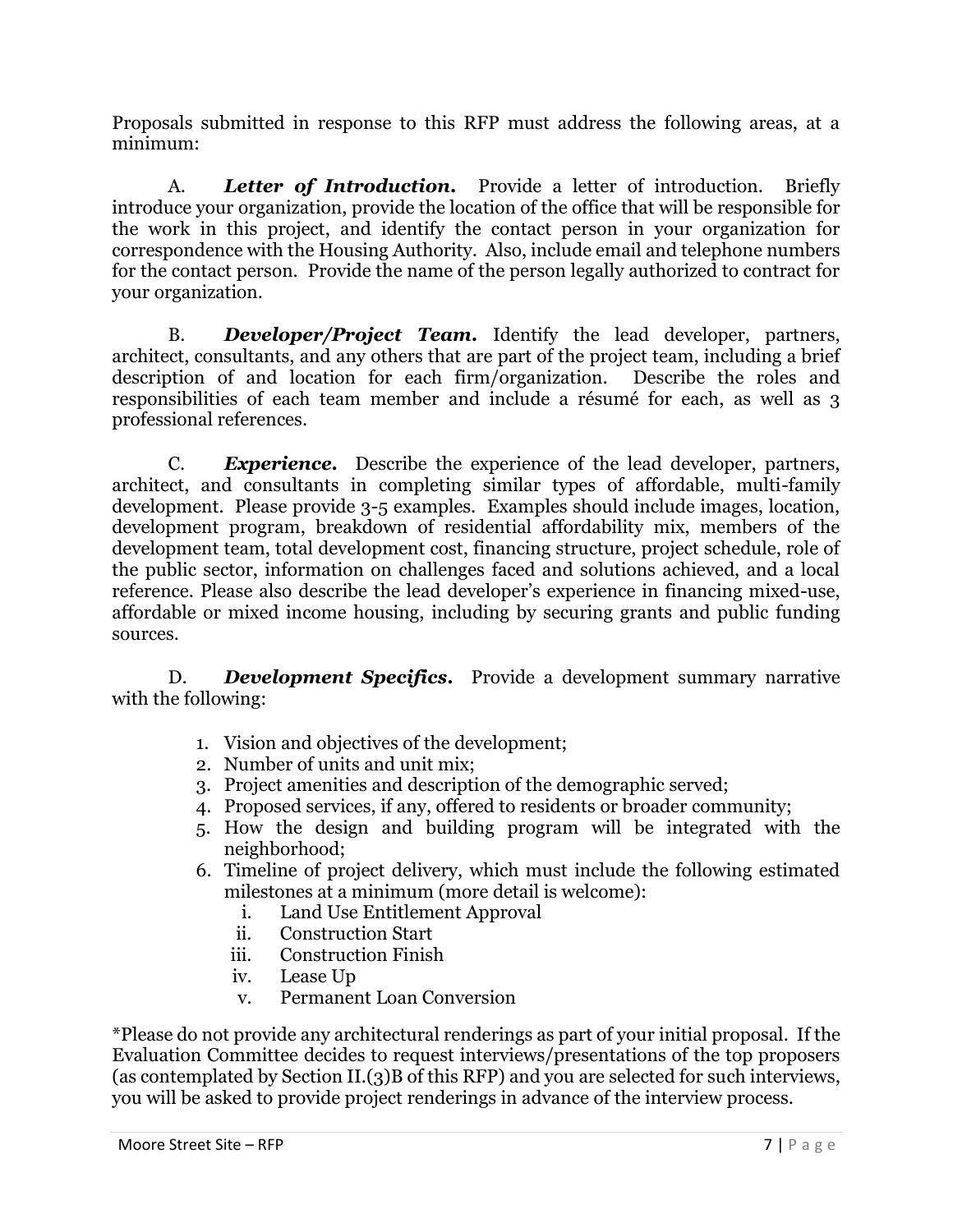E. *Development Affordability & Feasibility.* Provide information regarding the financial feasibility of the project, including:

- 1. A chart identifying what income levels will be served and what the rents will be for those units based on unit or household size (desired goal is to average 60% to 80% AMI);
- 2. A complete sources and uses of funds table for development;
- 3. A financial pro forma with operating income and expenses and a 15-year cash flow projection;
- 4. Letters of interest from debt providers and/or equity investors that correspond to the amounts shown in the sources and uses table (no letters of intent are needed for competitive sources of public funds).

Please address the following as part of the financial information:

- 1. Include the land value as a loan, grant, or lease to the project from the Housing Authority, please include proposed terms if applicable;
- 2. Identify the portion of the developer fee and/or cashflow that the Housing Authority or their entity should expect to receive;
- 3. Clearly state whether additional financial support, in any form, will be requested from the Housing Authority.

H. *Required Elements.* The following elements must be part of a proposal for it to be considered complete by the Housing Authority:

- The Housing Authority or an affiliate entity thereof will be a partner in the ownership entity of the project and expects to earn a negotiated portion of the project's profit or fee.
- If the Housing Authority or an affiliate entity is being asked to loan, grant, or lease to the project the agreed upon value (based on a third-party appraisal) of the vacant site, the terms of such request shall be included.
- The Housing Authority is interested in the option of managing the developed property in the long-term, realizing it may not be available to the in the first year(s) due to the Housing Authority needing to garner the required experience points. The proposal should include the proposer's requirements to accommodate management by the Housing Authority.
- Project must be a rental project.
- In order to achieve long-term affordability, the Housing Authority requires a right of first refusal for purchase of the rental project in the event it is ever sold or some other method for maintaining long-term affordability.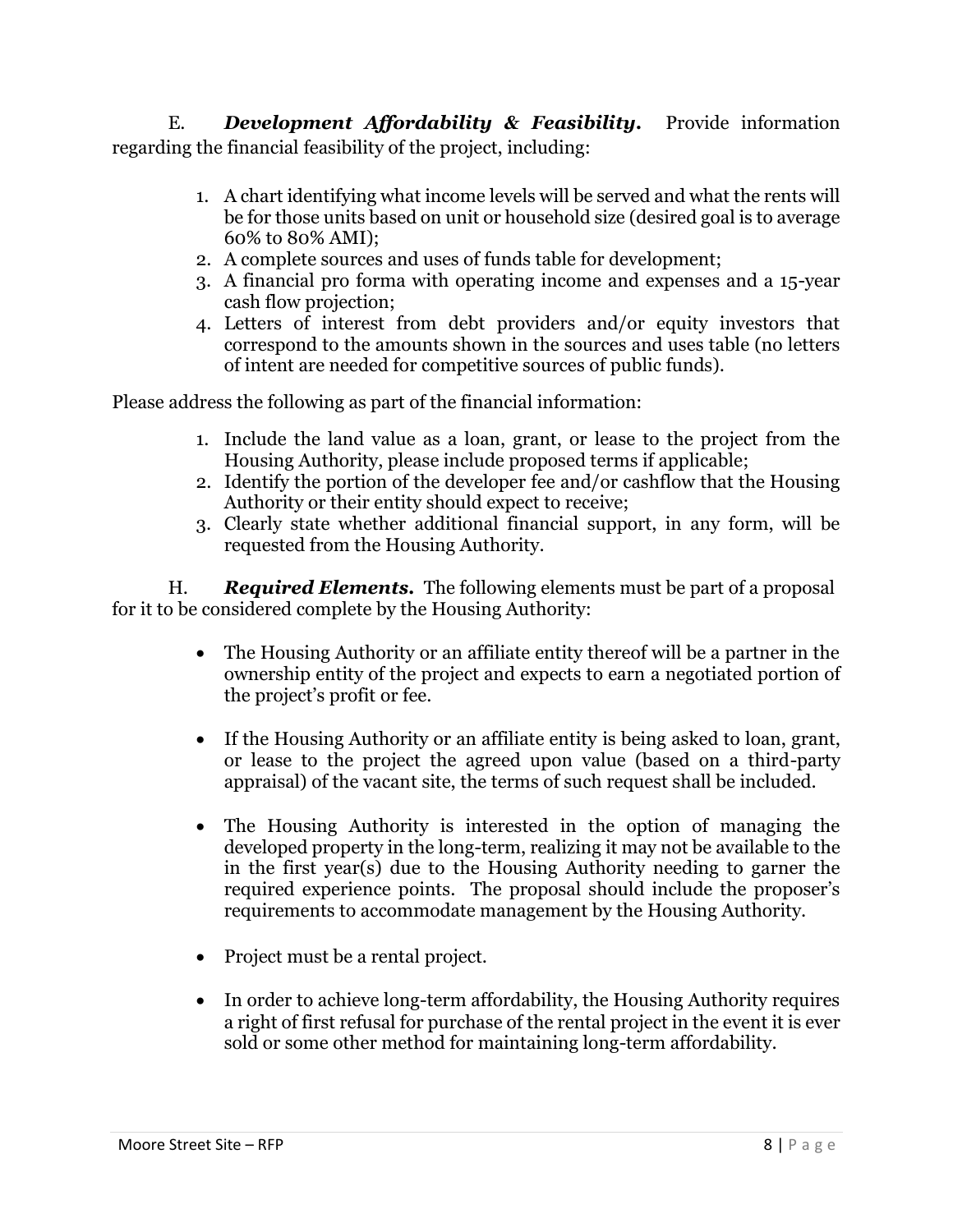I. *Additional Information.* Please provide any other information you believe is applicable to the evaluation of the proposal or your qualifications for providing the proposed services, including any aspects that may distinguish your firm from others.

# **(3) Evaluation Criteria:**

A. Evaluation Criteria. The following criteria will be used to evaluate and rank all proposals. Evaluation scoring will be based on a 100-point system as described below.

## 1. **Developer/Project Team** (**Twenty (20) points possible**).

- i. Identify the lead developer, partners, architect, consultants, etc. with a description of and location for each firm/organization (**5 points**).
- ii. Describe roles/responsibilities of each team member and provide a résumé and 3 professional references for each (**5 points**).
- iii. Describe experience of the lead developer, partners, and architect in completing similar types of affordable, multifamily development (**10 points**).

## 2. **Summary of Development Specifics** (**Fifty (50) points possible**).

- i. Number of units, unit mix (**10 points, with higher points for maximizing units to serve a variety of household sizes**).
- ii. Project amenities, description of demographics served (**10 points**).
- iii. Proposed services, if any, offered to residents or broader community (**10 points**).
- iv. Integration of design and building program with neighborhood (**15 points, with preference for high level of integration**).
- v. Timeline (land use entitlements approval, construction start and completion, lease up, permanent loan conversion, etc.) (**5 points, with preference for efficient delivery, within a reasonable timeframe**).
- 3. **Development Affordability & Feasibility** (**Thirty (30) points possible**).
	- i. Chart identifying incomes to be served and rents charged for units based on unit or household size (**10 points**).
	- ii. Development Financial Pro Forma (**20 points**).

B. **Interview/Presentation** (**25 points possible**). The Evaluation Committee may require interviews (via in person, telephone or video conference) with the top 1 to 3 proposers. If interviews are conducted, the top proposers will be requested to give a brief summary of their proposal, provide project renderings, and answer questions. Proposers will be ranked on the quality of their presentation and responses to questions, up to a maximum of 25 points. Any points awarded during the interview phase will be added to the proposer's existing cumulative points as per the other evaluation criteria described above, increasing the maximum total points to 125.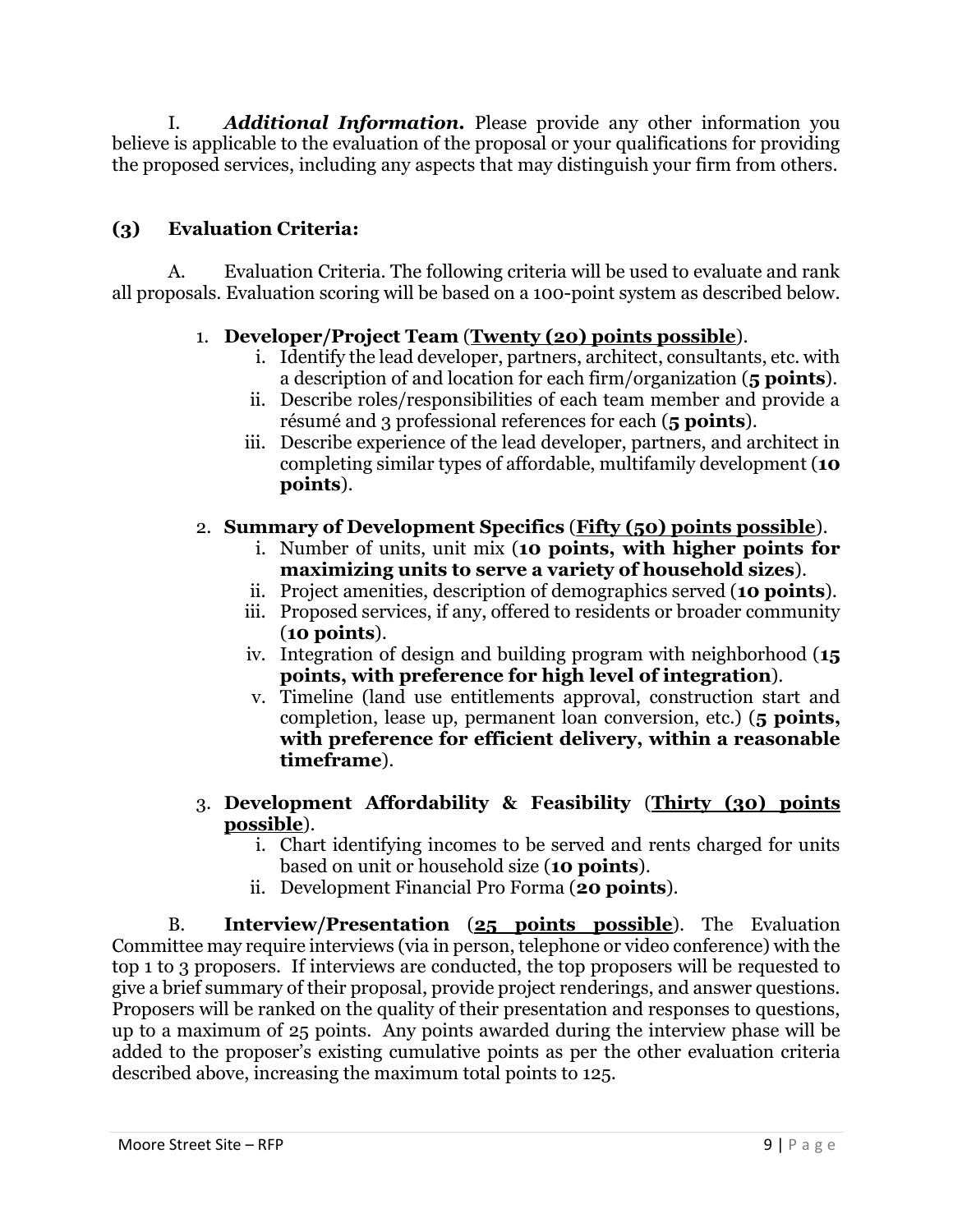## **III. CONTACT INFORMATION**

Ben Duke, Construction Manager Boise City/Ada County Housing Authorities 1001 S. Orchard St. Boise, Idaho 83705 bduke@bcacha.org 208-287-1073

#### **IV. SUMMARY OF RFP SCHEDULE**

| <b>DATE</b>            |                                                     |
|------------------------|-----------------------------------------------------|
| 1/19/2022              | <b>RFP</b> Issuance                                 |
| 1/19/2022              | First Publication in Idaho Statesman                |
| 1/26/2022              | Second Publication in Idaho Statesman               |
| 3/10/2022              | RFP Clarifications/Questions Deadline               |
| 3/17/2022              | Last Addendum Posted to Housing Authority Website   |
| 3/25/2022              | <b>Submission Deadline</b>                          |
| $4/4/2022 - 4/28/2022$ | Interviews (If Determined Necessary)                |
| 5/11/2022              | <b>Evaluation Committee Recommendation to Board</b> |

#### **V. EXHIBITS**

ALTA/NSPS Land Title Survey for Moore Street Site [4/28/2016]

Amended Record of Survey for Moore Street Site (ROS No. 12094) [11/12/2019]

Preliminary Title Commitment Report [12/20/2021]

Geotechnical Report [10/13/2016]

Phase I Environmental Site Assessment [9/6/2016]

Current Entitlement Summary [1/2022]